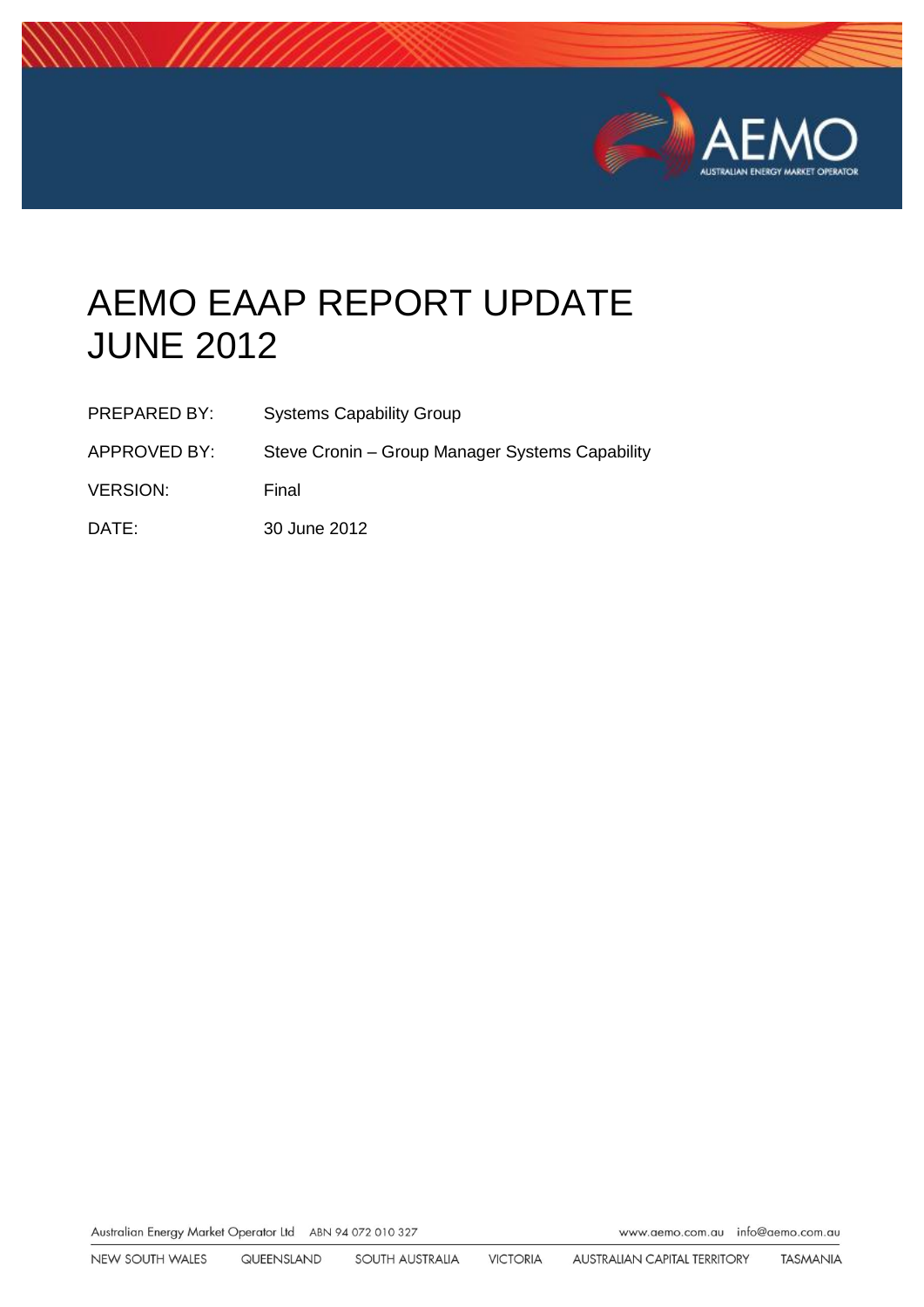

## **Disclaimer**

#### **Purpose**

This report has been prepared by the Australian Energy Market Operator Limited (AEMO) for the sole purpose of meeting obligations in accordance with clause 3.7C of the National Electricity Rules.

#### **No reliance or warranty**

This report contains data provided by third parties and might contain conclusions or forecasts and the like that rely on that data. This data might not be free from errors or omissions. While AEMO has used due care and skill, AEMO does not warrant or represent that the data, conclusions, forecasts or other information in this report are accurate, reliable, complete or current or that they are suitable for particular purposes. You should verify and check the accuracy, completeness, reliability and suitability of this report for any use to which you intend to put it, and seek independent expert advice before using it, or any information contained in it.

#### **Limitation of liability**

To the extent permitted by law, AEMO and its advisers, consultants and other contributors to this report (or their respective associated companies, businesses, partners, directors, officers or employees) shall not be liable for any errors, omissions, defects or misrepresentations in the information contained in this report, or for any loss or damage suffered by persons who use or rely on such information (including by reason of negligence, negligent misstatement or otherwise). If any law prohibits the exclusion of such liability, AEMO's liability is limited, at AEMO's option, to the re-supply of the information, provided that this limitation is permitted by law and is fair and reasonable.

© 2012 - Australian Energy Market Operator Ltd. All rights reserved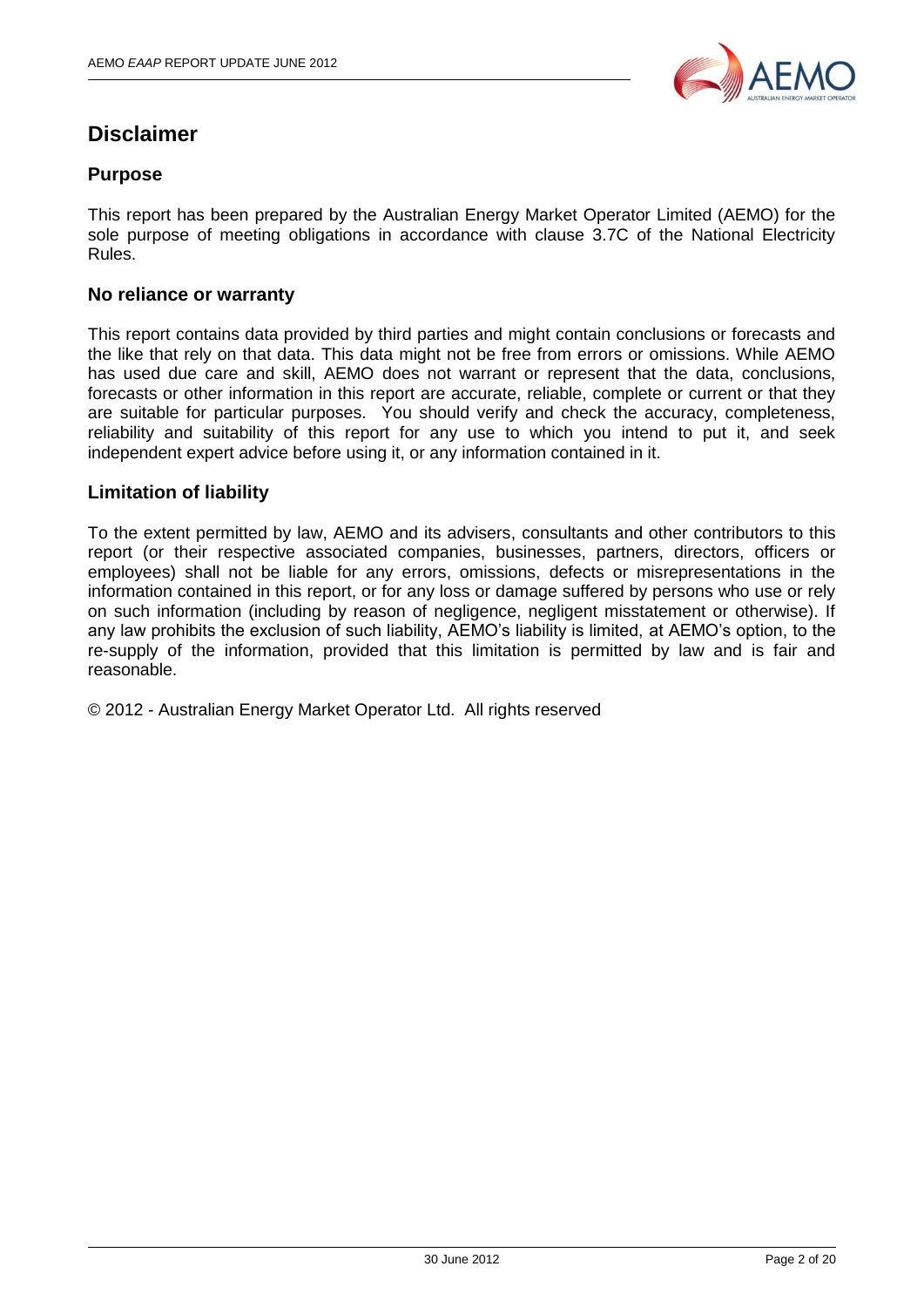

## **Contents**

| $\mathbf 1$    |                                                                             |
|----------------|-----------------------------------------------------------------------------|
| 1.1            |                                                                             |
| 1.2            |                                                                             |
| 1.3            |                                                                             |
| 1.4            |                                                                             |
| $\overline{2}$ |                                                                             |
| 3              | NEW GENERATION AND GENERATION RETIREMENTS  9                                |
| 3.1            |                                                                             |
| 3.2            |                                                                             |
| 4              |                                                                             |
| 4.1            | Scenario 1: Low Rainfall - Forecast Unserved Energy (GWh)  11               |
| 4.2            | Scenario 2: Short Term Average Rainfall - Forecast Unserved Energy (GWh) 12 |
| 4.3            | Scenario 3: Long Term Average Rainfall - Forecast Unserved Energy (GWh) 13  |
| 4.4            | FORECAST MONTHLY ENERGY GENERATION ON NEM-WIDE BASIS  14                    |
| 4.5            |                                                                             |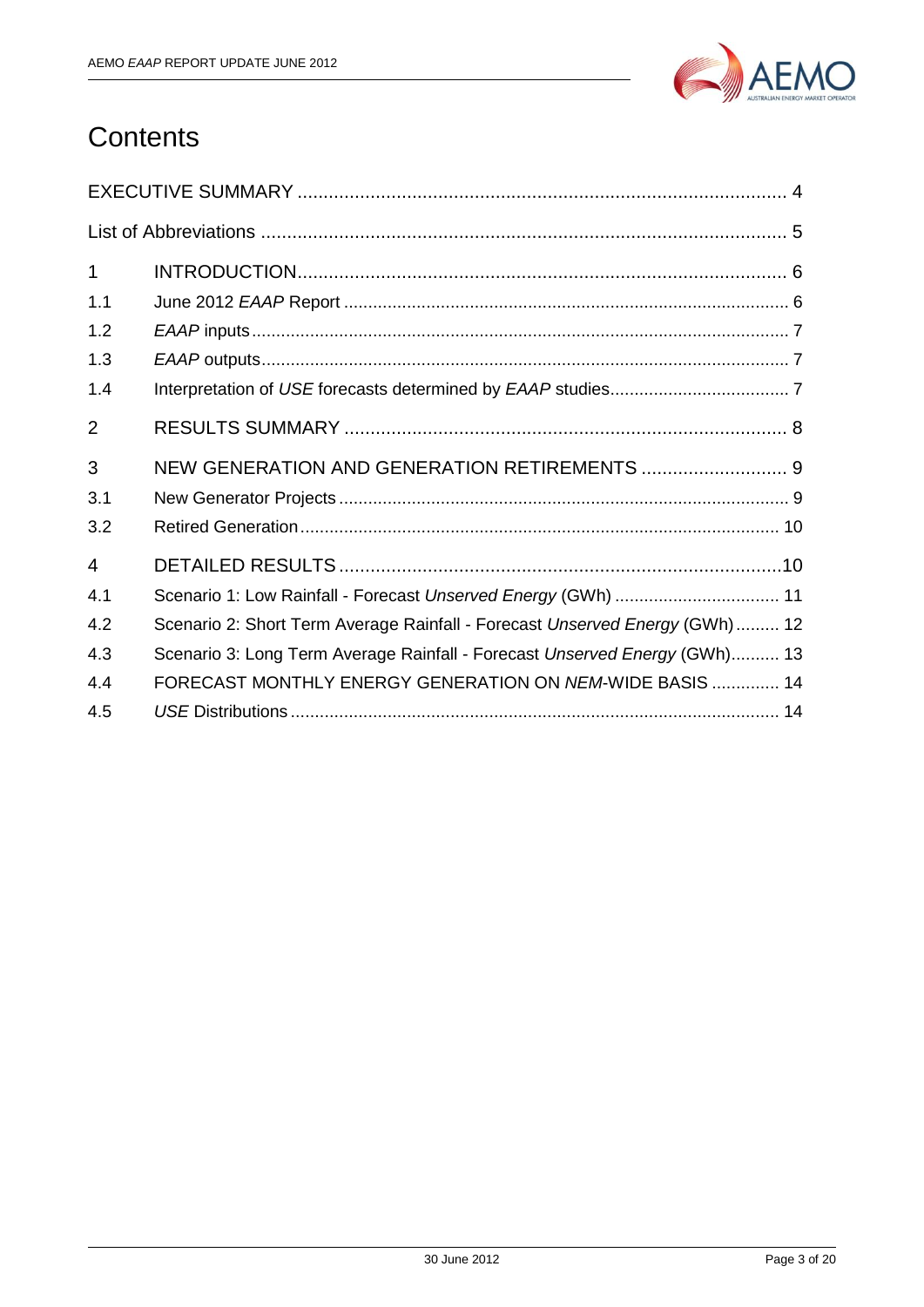

## <span id="page-3-0"></span>**EXECUTIVE SUMMARY**

The purpose of the Energy Adequacy Assessment Projection (*EAAP*) report for June 2012 is to provide an analysis of the potential effects of the water availability and the other energy  $\text{constraints}^1$  on the electricity system, under a range of scenarios, over a 24 month period.

National Electricity Market (NEM) standards currently state that *Unserved Energy* per year for each region must not exceed 0.002 per cent of the total energy consumed in that region for that year.

The NEM is required to operate with defined levels of reserve in order to meet the required standard of supply reliability.

Based on the results of June 2012 *EAAP* studies, AEMO has determined that the forecast *Unserved Energy* is below the Reliability Panel Standard of 0.002% for all regions for both years in the three scenarios covered in the June *EAAP*. This indicates that the availability of energy in these NEM regions meets the reliability standard for supply adequacy over the coming 24 month period.

More detailed results are presented in sections two and four.

The results of this study are largely based on the energy constraints provided by Scheduled Generators, as well as planned generation outages, power transfer capability of the *NEM* power system and a combination of demand forecasts that were provided by Jurisdictional Planning Bodies for the purposes of ESOO as well AEMO's own forecasts.

Information was provided on the level of energy constraints that each scheduled generating unit would be likely to experience under the three rainfall scenarios below (further discussed in section [1.1\)](#page-5-1):

 $\bullet$ Low rainfall

 $\overline{\phantom{a}}$ 

- Short term average rainfall  $\bullet$
- Long term average rainfall

<sup>1</sup> Energy generation can be constrained due to limitations of fuel supply in addition to the availability of water supplies.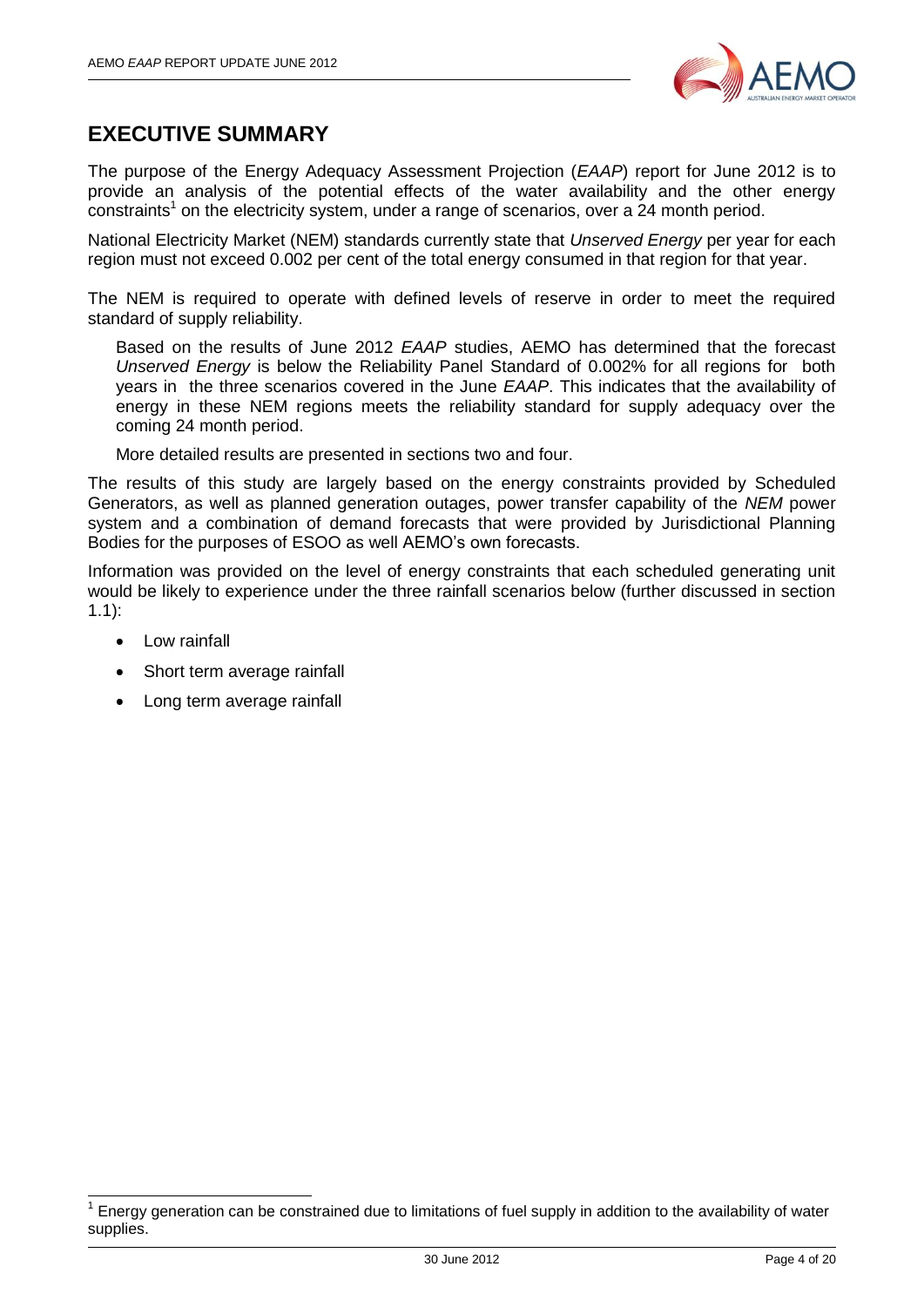

## <span id="page-4-0"></span>**List of Abbreviations**

| Abbreviation   | Term                                                |
|----------------|-----------------------------------------------------|
| <b>AEMO</b>    | Australian Energy Market Operator                   |
| <b>EAAP</b>    | <b>Energy Adequacy Assessment Projection</b>        |
| <b>ESOO</b>    | <b>Electricity Statement of Opportunities</b>       |
| <b>GELF</b>    | <b>Generator Energy Limitation Framework</b>        |
| <b>NEM</b>     | <b>National Electricity Market</b>                  |
| <b>NTNDP</b>   | National Transmission Network Development Plan      |
| <b>POE</b>     | Probability of Exceedence                           |
| <b>USE</b>     | <b>Unserved Energy</b>                              |
| <b>MT PASA</b> | Medium Term Projected Assessment of System Adequacy |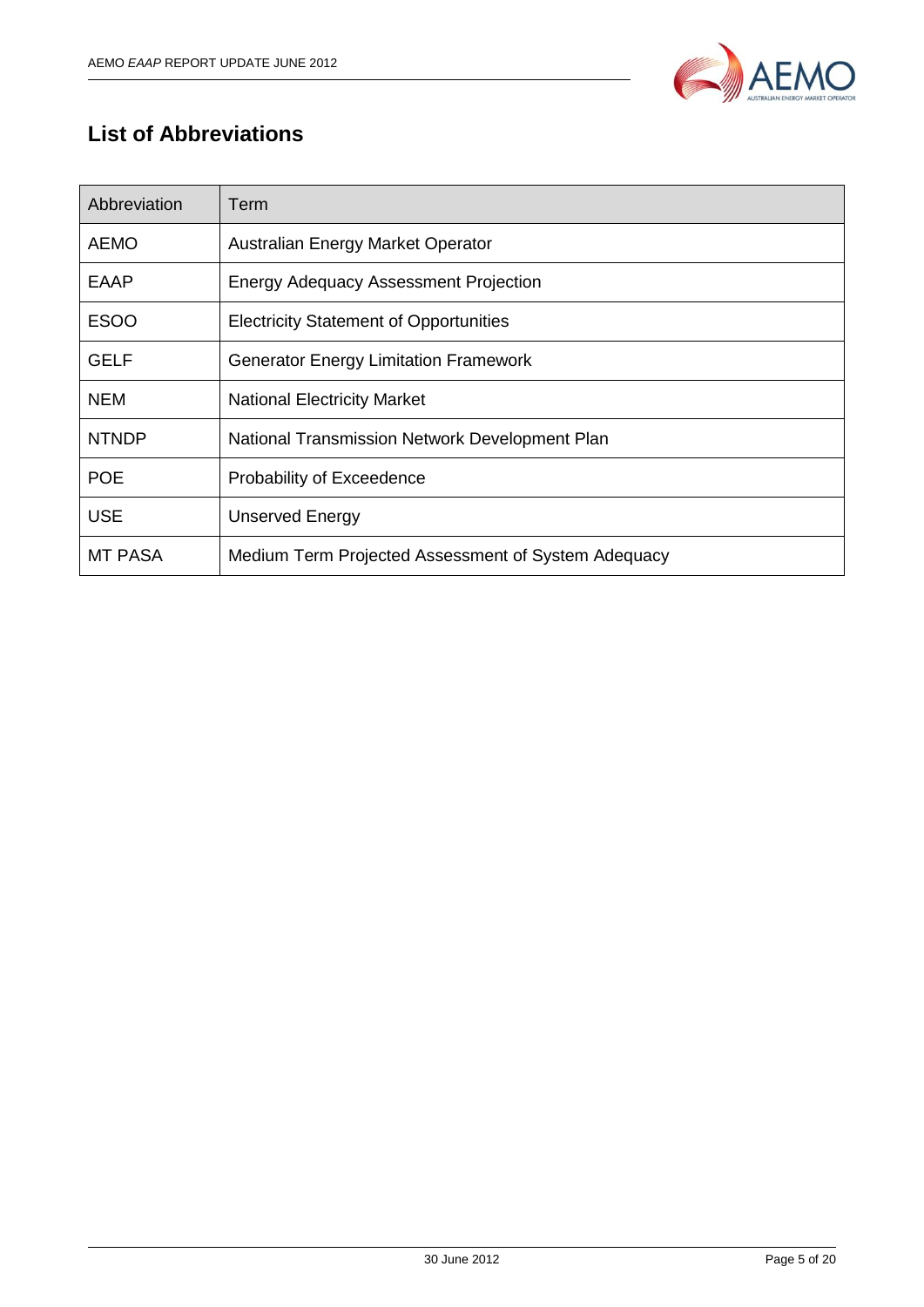

## <span id="page-5-0"></span>**1 INTRODUCTION**

AEMO publishes the  $EAAP<sup>2</sup>$  on a quarterly basis to provide an analysis of the potential effects of the water availability and the other energy constraints on the electricity system, under a range of scenarios, over a 24 month period.

The National Electricity Rule 3.7C(n) requires *AEMO* to comply with *EAAP guidelines<sup>3</sup>* in preparing *EAAP*.

The *EAAP*<sup>4</sup> replaced the quarterly AEMO Drought Scenarios Investigation Report, with the final Drought Report having been published in December 2009. The first *EAAP* was published on 31 March 2010.

*EAAP* uses probabilistic modelling to determine the regional *Unserved Energy* (*USE*) at an hourly resolution during the 24 month study period.

The annual percentage of *USE* per region is the key indicator of energy adequacy in the *NEM*.

#### <span id="page-5-1"></span>**1.1 June 2012** *EAAP* **Report**

The study period<sup>5</sup> for this *EAAP* report is from 1 July 2012 to 30 June 2014.

The closing date for submitting Variable Generator Energy Limitation Framework (GELF) Parameters<sup>6</sup> by Scheduled Generators was 7 May 2012.

For the purpose of this report 'Year 1' is defined as 1 July 2012 to 30 June 2013, and 'Year 2' is defined as 1 July 2013 to 30 June 2014.

This *EAAP* report is based on the following three Rainfall Scenarios:

**Scenario 1:** Low rainfall – based on rainfall between 1 July 2006 and 30 June 2007 for all Regions except New South Wales. For New South Wales the low rainfall scenario is based on the rainfall experienced between 1 June 2006 and 31 May 2007 $^7$ .

**Scenario 2:** Short term average rainfall – based on the average rainfall recorded over the past 10 years.

**Scenario 3:** Long term average rainfall – based on the average rainfall recorded over the past 50 years, or the longest period for which rainfall data is available should this be less than 50 years.

<http://www.aemo.com.au/electricityops/408-0001.html>

 $\overline{\phantom{a}}$ 

<sup>2</sup> Energy Adequacy Assessment Projection (*EAAP*) – Glossary of the Electricity Market Rules defines the *EAAP* as 'A projection of AEMO's assessment of energy availability that accounts for energy constraints for each month over a 24 month period, which is prepared and published in accordance with rule 3.7C and is measured as *Unserved Energy* for each region.'

<sup>&</sup>lt;sup>3</sup> The *EAAP guidelines* have been determined following Electricity Rule Consultation Procedures and can be accessed using the following web link:

<sup>4</sup> Previous AEMO *EAAP* are available at the following location on *AEMO* website: <http://www.aemo.com.au/electricityops/eaap.html>

<sup>&</sup>lt;sup>5</sup> A study period refers to a specified time period for which the Energy Adequacy Assessment Projections are conducted.

 $6$  Generator Energy Limitation Framework (GELF) – Glossary of the Electricity Market Rules defines the GELF as "A description of the energy constraints that affect the ability of scheduled generating unit to generate electricity prepared in accordance with the *EAAP* guidelines."

 $<sup>7</sup>$  Had this change not been made for New South Wales, the low rainfall scenario would have had more</sup> rainfall than the short term average rainfall scenario in the catchment areas.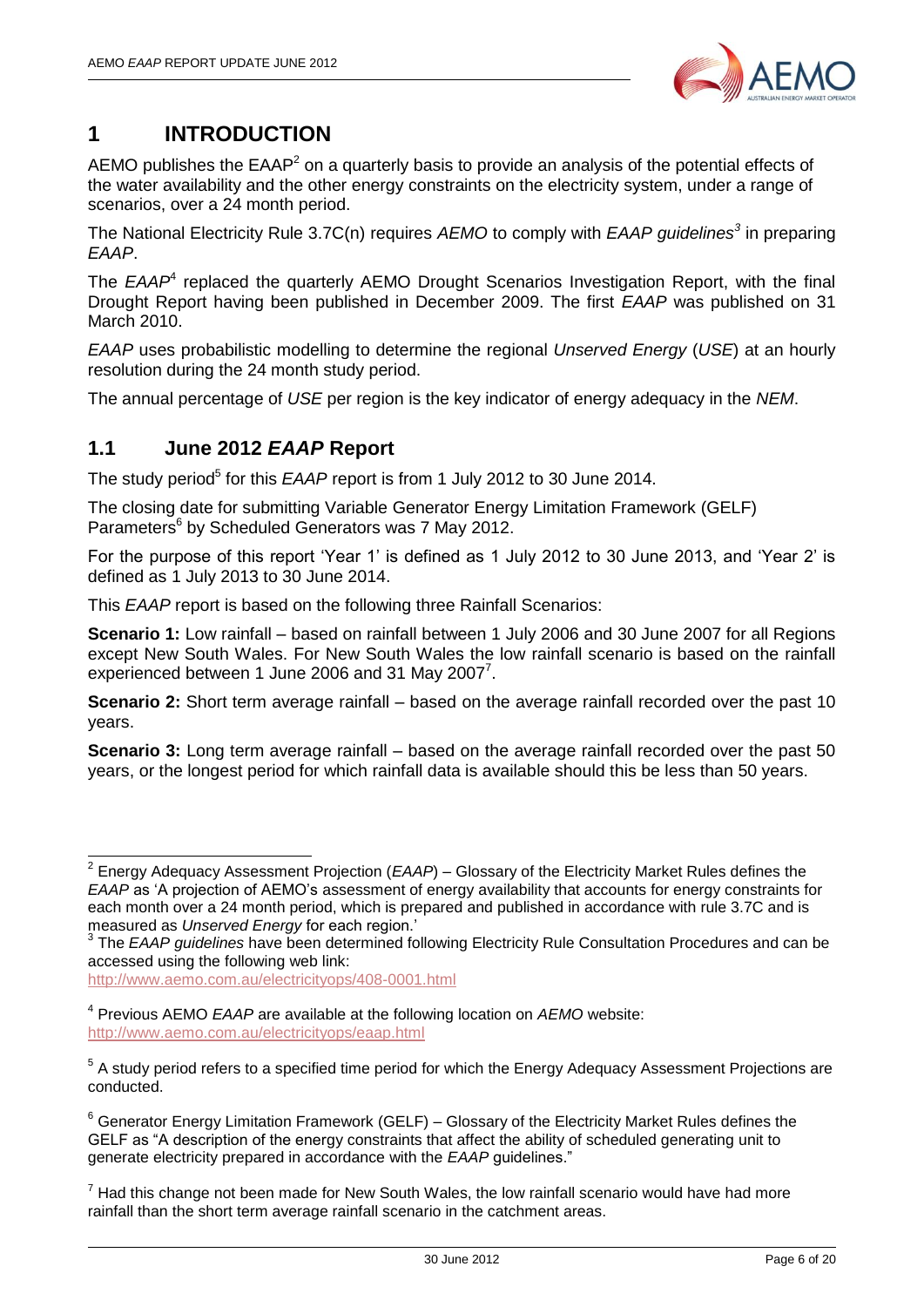

## <span id="page-6-0"></span>**1.2** *EAAP* **inputs**

Scheduled Generators provided their generation constraints under various rainfall scenarios for the June 2012 *EAAP*.

The demand profiles used in June 2012 *EAAP* are consistent with the energy and demand projections determined by AEMO that will be published in 2012 Electricity Statement of Opportunities (ESOO). Suitable adjustments have been made to the demand profiles used in EAAP to take into account the generation contributions from the existing and committed future nonscheduled generation.

EAAP models the availability of the existing and committed future scheduled and semi-scheduled generation as well as the anticipated increases to capacities of existing scheduled and semischeduled generation used in MT PASA process as a key input.

Refer to EAAP Guidelines<sup>8</sup> for information on the other EAAP inputs.

#### <span id="page-6-1"></span>**1.3** *EAAP* **outputs**

The *EAAP guidelines* require *AEMO* to publish the following *EAAP* reports:

- 1. *EAAP* Public Report This report will include the following items for each of the Scenarios on regional basis:
	- Monthly *USE* for the study period in GWh
	- *USE* for the first 12 months and for the second 12 months in the study period in  $\bullet$ GWh
	- Monthly energy generation for the study period in GWh on a *NEM*-wide basis
- 2. Participant *EAAP* reports<sup>9</sup> for each Generator who owns scheduled generating units or hydro power schemes that have been included in each of the Scenarios:
	- Monthly energy generation reductions in GWh for the scheduled generating unit or hydro power scheme for the study period
	- Monthly capacity reductions in MW for the scheduled generating unit or hydro power scheme for the study period
	- Monthly generation contribution in GWh from the scheduled generating unit or hydro power scheme for the study period
	- Monthly generation contribution in GWh for the first 12 months and for the second  $\bullet$ 12 months in the study period.

This *AEMO EAAP* Report Update June 2012 covers the requirement to publish the *EAAP* Public Report (i.e. first report stated above).

#### <span id="page-6-2"></span>**1.4 Interpretation of** *USE* **forecasts determined by** *EAAP* **studies**

The electricity supply estimates in this *EAAP* Report are based on the variable GELF parameters submitted by *NEM* Scheduled Generators as required by the *EAAP guidelines*, during April and May 2012, so the results should be regarded as reflecting an input 'snapshot' taken at that time.

 8 EAAP Guidelines are available at:

[http://www.aemo.com.au/electricityops/4080006.pdf://www.aemo.com.au/electricityops/408-0006.pdf](http://www.aemo.com.au/electricityops/408-0006.pdf)

 $9$  Participants are required to subscribe to the "EAAP\_Results" file if they wish to receive the participant *EAAP* reports. Participant file subscriptions are managed in the MMS Web Portal via the Data Subscriptions option available from the Data Interchange menu.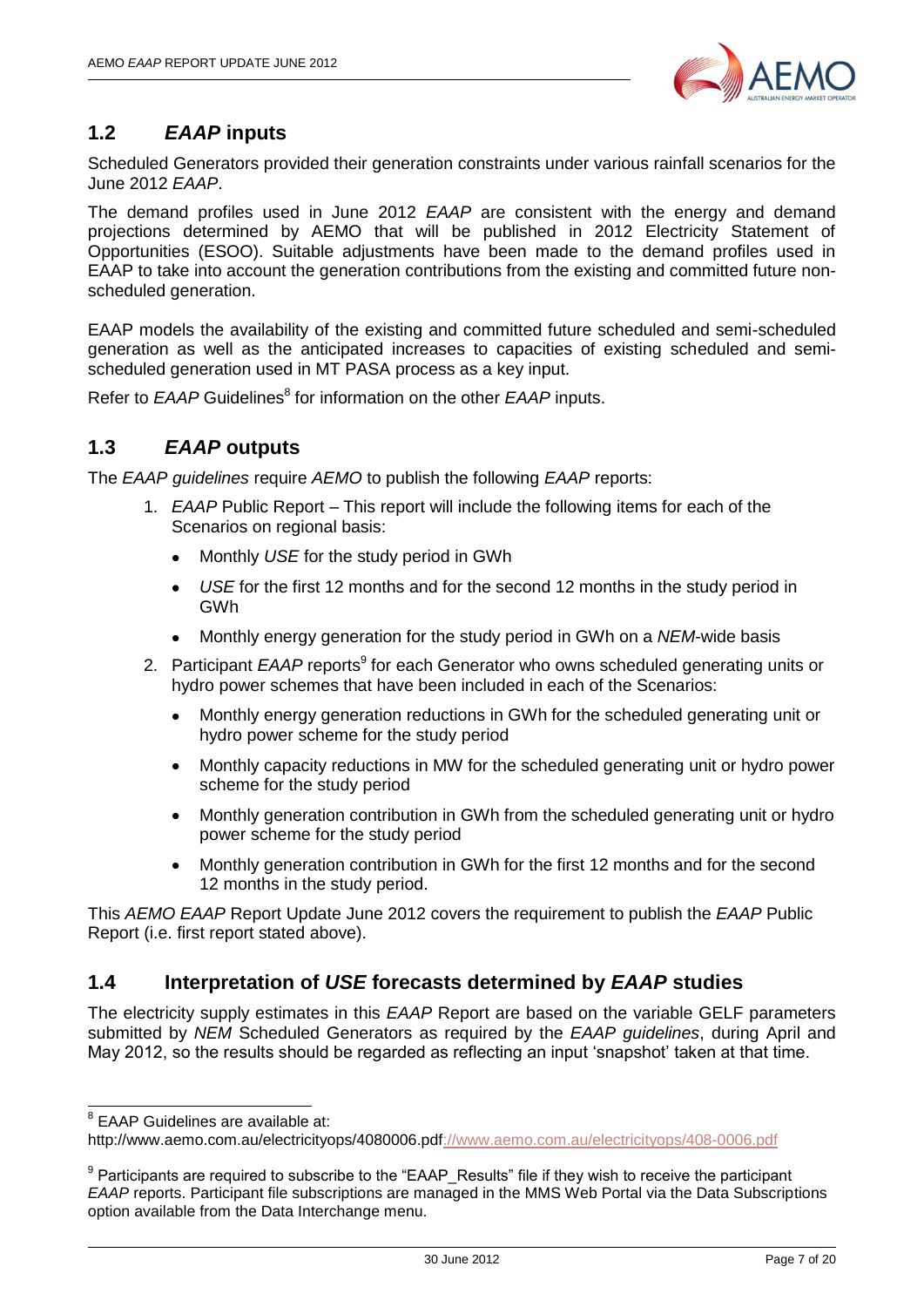

The water-related energy limitations submitted by Scheduled Generators are based on the known share of water available for generation at the time, as advised by jurisdictions and water authorities.

## <span id="page-7-0"></span>**2 RESULTS SUMMARY**

 $\overline{\phantom{a}}$ 

The following tables summarise the annual *Unserved Energy* (*USE*) figures for each region, and provide comparisons between the *EAAP* published in March 2012 and the June 2012 *EAAP*. The grey shading highlights where the annual *USE* is higher than the Reliability Panel standard of  $0.002\%$ <sup>10</sup>.

Based on the results of June 2012 *EAAP* studies, AEMO has determined that the forecast *Unserved Energy* is below the Reliability Panel Standard of 0.002% for all regions for both years in the three scenarios covered in the June *EAAP* study. This indicates that the availability of energy in these NEM regions meets the reliability standard for supply adequacy in both years.

Reduction of *USE* is observed for Victoria, South Australia and Queensland in the second year in June 2012 *EAAP* compared to March 2012 because the maximum demand and energy projections that were used in June 2012 EAAP are relatively lower<sup>11</sup> compared to the corresponding projections that were used in March 2012 EAAP.

The *USE* for Victoria and South Australia for the second year in the low rainfall scenario in June 2012 EAAP is higher than the first year because of an energy restriction on a power station in Victoria in the second year.

|                   | Low rainfall         | <b>NSW</b> | <b>QLD</b> | <b>SA</b> | <b>TAS</b> | <b>VIC</b> |
|-------------------|----------------------|------------|------------|-----------|------------|------------|
| Year 1            | March 2012<br>Update | 0.0000%    | 0.0002%    | 0.0007%   | 0.0000%    | 0.0007%    |
|                   | June 2012<br>Update  | 0.0000%    | 0.0000%    | 0.0001%   | 0.0000%    | 0.0002%    |
| Year <sub>2</sub> | March 2012<br>Update | 0.0001%    | 0.0023%    | 0.0082%   | 0.0001%    | 0.0155%    |
|                   | June 2012<br>Update  | 0.0000%    | $0.0000\%$ | 0.0009%   | 0.0000%    | 0.0017%    |

TABLE 1: *UNSERVED ENERGY* FOR SCENARIO 1 - LOW RAINFALL

<sup>10</sup> The Reliability Panel establish the standard for supply reliability in the *NEM*, which is 0.002% *Unserved Energy* in each region. This standard requires that no more than 0.002% of each region's energy demand should be unserved due to supply shortfalls. Note that this does not include customer interruptions due to failures in transmission and distribution networks.

 $11$  The June 2012 EAAP is based on the maximum demand and energy projections that will be published in the 2012 ESOO whereas the March 2012 EAAP was based on the projections published in ESOO update published in March 2012.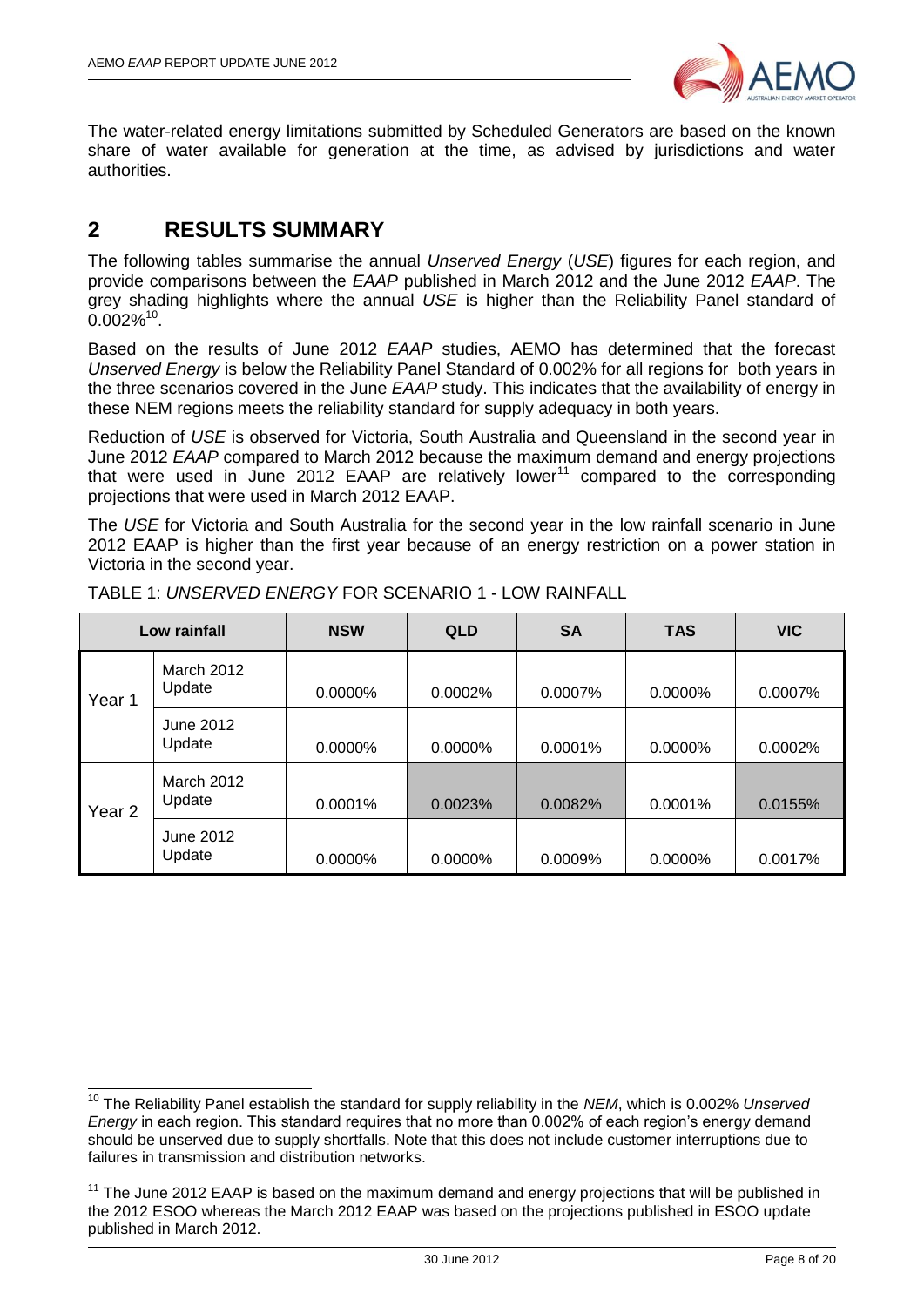

TABLE 2: *UNSERVED ENERGY* FOR SCENARIO 2 - SHORT TERM AVERAGE RAINFALL

| Short term average rainfall |                      | <b>NSW</b> | <b>QLD</b> | <b>SA</b> | <b>TAS</b> | <b>VIC</b> |
|-----------------------------|----------------------|------------|------------|-----------|------------|------------|
| Year 1                      | March 2012<br>Update | $0.0000\%$ | 0.0002%    | 0.0007%   | 0.0000%    | 0.0007%    |
|                             | June 2012<br>Update  | 0.0000%    | 0.0000%    | 0.0001%   | 0.0000%    | 0.0002%    |
| Year <sub>2</sub>           | March 2012<br>Update | 0.0000%    | 0.0022%    | 0.0014%   | 0.0000%    | 0.0013%    |
|                             | June 2012<br>Update  | $0.0000\%$ | $0.0000\%$ | 0.0002%   | $0.0000\%$ | 0.0001%    |

#### TABLE 3: *UNSERVED ENERGY* FOR SCENARIO 3 - LONG TERM AVERAGE RAINFALL

| Long term average rainfall |                      | <b>NSW</b> | <b>QLD</b> | <b>SA</b> | <b>TAS</b> | <b>VIC</b> |
|----------------------------|----------------------|------------|------------|-----------|------------|------------|
| Year 1                     | March 2012<br>Update | 0.0000%    | 0.0002%    | 0.0007%   | $0.0000\%$ | 0.0007%    |
|                            | June 2012<br>Update  | $0.0000\%$ | $0.0000\%$ | 0.0001%   | $0.0000\%$ | $0.0001\%$ |
| Year <sub>2</sub>          | March 2012<br>Update | $0.0004\%$ | 0.0023%    | 0.0014%   | $0.0000\%$ | 0.0013%    |
|                            | June 2012<br>Update  | 0.0000%    | 0.0000%    | 0.0001%   | 0.0000%    | 0.0001%    |

## <span id="page-8-0"></span>**3 NEW GENERATION AND GENERATION RETIREMENTS**

#### <span id="page-8-1"></span>**3.1 New Generator Projects**

Based on the information published on the Generation Information Page<sup>12</sup>, as well as on the subsequent updates received, the following committed significant scheduled and semi-scheduled generating units have been included in the model:

TABLE 4: NEW GENERATORS

| <b>Station</b>            | <b>State</b> | Capacity        | When           |
|---------------------------|--------------|-----------------|----------------|
|                           |              | 281 MW (winter) | Winter 2012    |
| Mortlake No.2 (MORTLK 12) | <b>VIC</b>   | 270 MW (summer) |                |
| Macarthur wind farm       | VIC.         | 420 MW          | Summer 2012/13 |

<sup>-</sup><sup>12</sup> The Generation Information Page is available on AEMO website at: <http://www.aemo.com.au/data/gendata.shtml>

This webpage has been updated on 29 July 2011.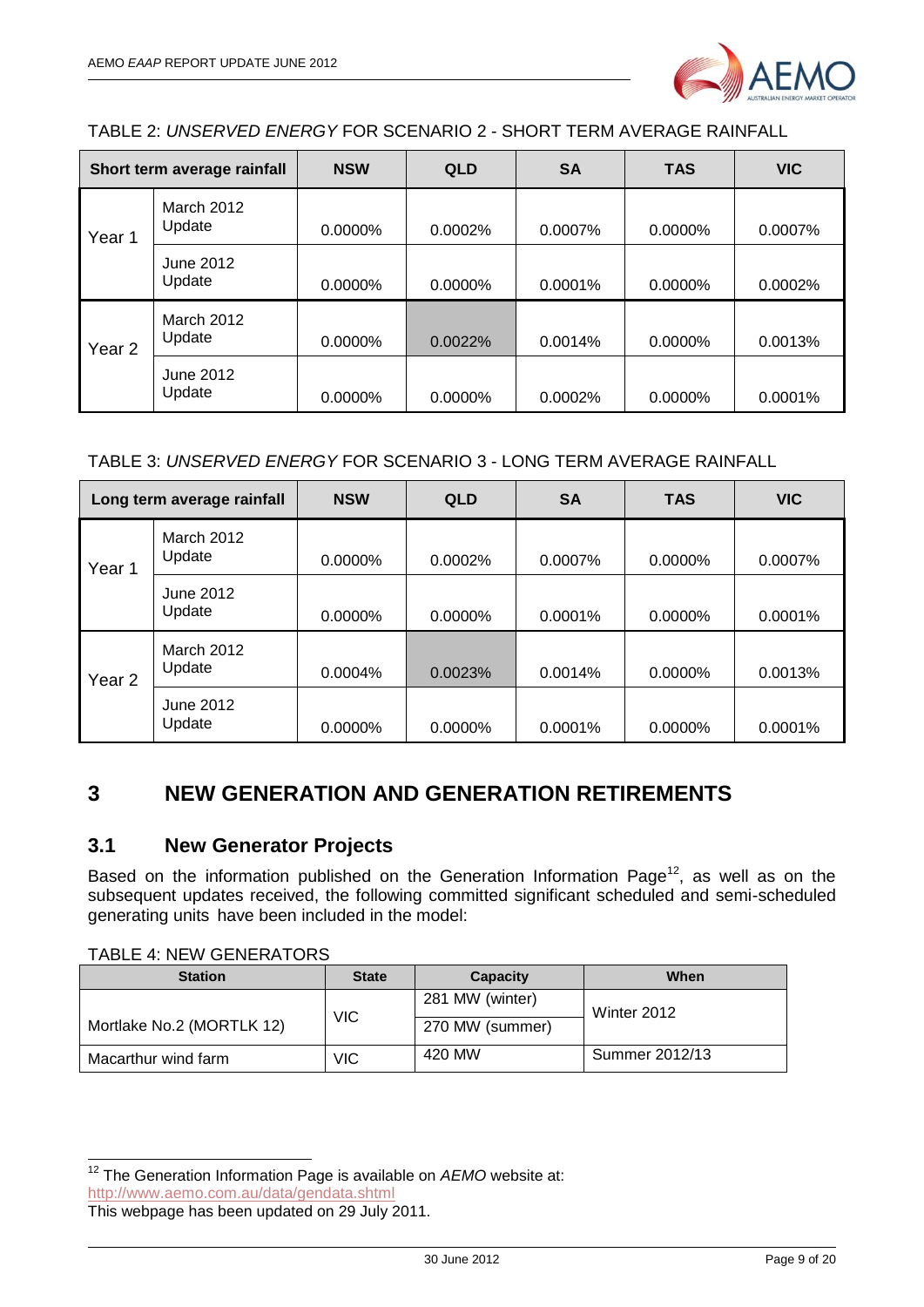

#### <span id="page-9-0"></span>**3.2 Retired Generation**

Based on the information published on the Generation Information Page, as well as the subsequent updates received, there were no retirements of Scheduled Generating Units modelled in June 2012 *EAAP* report.

Swanbank B1, B2 and B4 units in Queensland region were assumed unavailable since these generating units would be in long term storage during the study period.

Munmorah No.3 and 4 units in New South Wales were assumed to be out of service with a recall time longer than 24 hours.

## <span id="page-9-1"></span>**4 DETAILED RESULTS**

The *EAAP* simulation studies provide forecasts of customer load that might not be able to be met during the study period. As the studies are probabilistic in nature, 400 simulation studies were performed for each rainfall scenario using both 10% Probability of Exceedence (POE) and 50% POE demand forecasts.

The results of all of these simulation studies have been 'averaged' as explained in the section 5.2 of the *EAAP guidelines<sup>13</sup>*, using the following weightings:

Weighted result =  $0.696 \times 50\%$  POE result +  $0.304 \times 10\%$  POE result.

The above weighting is similar to the weightings used in studies for the 2010 National Transmission Network Development Plan<sup>14</sup>, and provides a balance by giving higher weighting to the more expected 50% POE results, whilst still capturing the influence of the more pessimistic 10% POE results.

The figures in the following tables represent the average monthly regional energy demand that was not able to be met in gigawatt hours (GWh).

The forecast *Unserved Energy* figures presented in the following tables should not be interpreted as certainty of blackouts, but rather as an estimate of what could occur as it is not possible to be certain about future customer demand or generator failures with the *EAAP* modelling conducted.

If customer demand is moderate to low, or generator failures do not occur at critical times, then the *Unserved Energy* estimates contained in this update are unlikely to eventuate.

Shaded cells indicate where *USE* exceeds the Reliability Panel Standard of 0.002% in a region.

-

<sup>13</sup> The *EAAP guidelines* are available at the following location on AEMO website: <http://www.aemo.com.au/electricityops/408-0001.html>

<sup>&</sup>lt;sup>14</sup> The 2010 National Transmission Network Development Plan is available at the following location on AEMO website:

http://www.aemo.com.au/planning/ntndp.html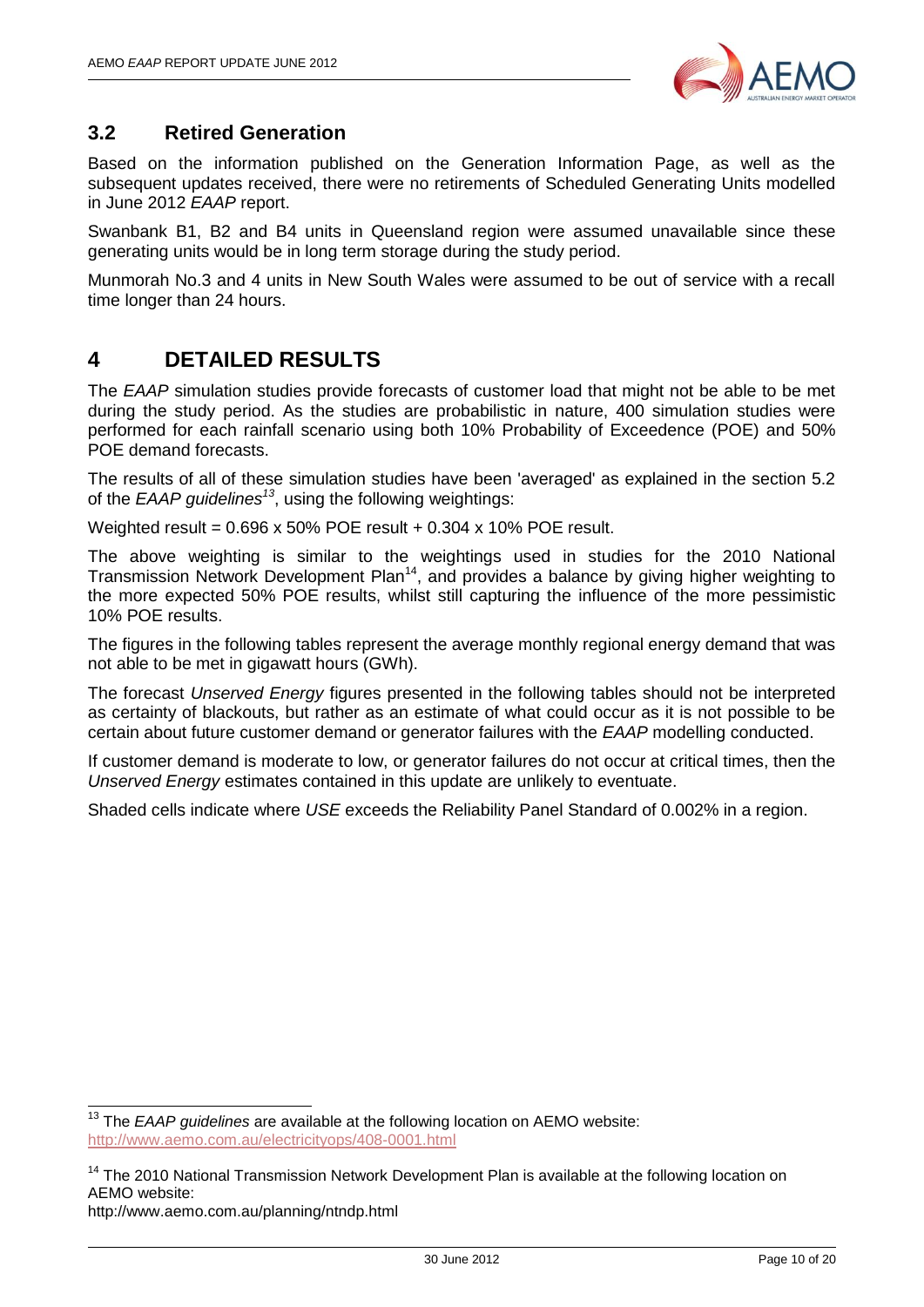

## <span id="page-10-0"></span>**4.1 Scenario 1: Low Rainfall - Forecast** *Unserved Energy* **(GWh)**

TABLE 5: FORECAST *USE* IN SCENARIO 1 – LOW RAINFALL

|                  | <b>NSW</b>                   | QLD                          | SA                           | <b>TAS</b>                   | <b>VIC</b>               |
|------------------|------------------------------|------------------------------|------------------------------|------------------------------|--------------------------|
| $Jul-12$         |                              |                              |                              |                              |                          |
| Aug-12           |                              |                              |                              |                              |                          |
| Sep-12           | $\overline{\phantom{a}}$     | $\ddot{\phantom{0}}$         |                              | $\overline{a}$               |                          |
| Oct-12           | $\overline{a}$               |                              |                              | L,                           |                          |
| <b>Nov-12</b>    | $\blacksquare$               | $\overline{\phantom{a}}$     | $\blacksquare$               | $\blacksquare$               | ä,                       |
| Dec-12           | $\blacksquare$               |                              | $\blacksquare$               | $\overline{\phantom{a}}$     | $\blacksquare$           |
| $Jan-13$         | $\blacksquare$               | $\overline{\phantom{a}}$     | 0.0059                       | $\blacksquare$               | 0.0200                   |
| Feb-13           | $\blacksquare$               | $\overline{\phantom{0}}$     | 0.0102                       | $\blacksquare$               | 0.0531                   |
| Mar-13           | $\blacksquare$               | $\overline{\phantom{0}}$     | $\frac{1}{2}$                | $\blacksquare$               | 0.0044                   |
| Apr-13           | L,                           | $\overline{a}$               | $\overline{a}$               | $\overline{a}$               | ä,                       |
| $May-13$         | ä,                           | $\overline{a}$               | $\overline{a}$               | $\blacksquare$               | ä,                       |
| $Jun-13$         | $\overline{\phantom{0}}$     | $\overline{a}$               | $\qquad \qquad \blacksquare$ | $\blacksquare$               |                          |
| <b>Total GWh</b> | $\blacksquare$               | $\overline{a}$               | 0.0161                       | $\blacksquare$               | 0.0775                   |
| Region %         | $\blacksquare$               | $\overline{a}$               | 0.0001%                      | $\blacksquare$               | 0.0002%                  |
| $Jul-13$         | $\blacksquare$               | $\overline{\phantom{a}}$     | ÷,                           | $\overline{a}$               | $\frac{1}{2}$            |
| Aug-13           | $\blacksquare$               | $\overline{a}$               | $\blacksquare$               | $\blacksquare$               | ä,                       |
| Sep-13           | ä,                           | ÷.                           | $\blacksquare$               | $\tilde{\phantom{a}}$        | ÷.                       |
| Oct-13           | $\blacksquare$               | $\overline{a}$               | ÷,                           | $\blacksquare$               | $\blacksquare$           |
| <b>Nov-13</b>    | $\blacksquare$               | $\overline{a}$               | $\overline{\phantom{a}}$     | $\blacksquare$               | $\blacksquare$           |
| Dec-13           | $\blacksquare$               | $\overline{\phantom{a}}$     | $\Box$                       | $\blacksquare$               | $\blacksquare$           |
| $Jan-14$         | $\blacksquare$               | $\qquad \qquad \blacksquare$ | 0.0146                       | $\blacksquare$               | 0.0493                   |
| Feb-14           | $\blacksquare$               | $\overline{a}$               | 0.0983                       | $\overline{a}$               | 0.5990                   |
| Mar-14           | $\blacksquare$               | $\qquad \qquad \blacksquare$ | $\overline{\phantom{0}}$     | $\blacksquare$               | 0.1791                   |
| Apr-14           | -                            | $\overline{\phantom{a}}$     | $\blacksquare$               | $\blacksquare$               |                          |
| May-14           | $\overline{\phantom{a}}$     | $\overline{a}$               |                              | $\blacksquare$               | $\overline{\phantom{a}}$ |
| $Jun-14$         | $\blacksquare$               | $\overline{\phantom{a}}$     | 0.0001                       | $\blacksquare$               | ÷,                       |
| <b>Total GWh</b> | $\overline{\phantom{a}}$     | $\overline{\phantom{a}}$     | 0.1129                       | $\blacksquare$               | 0.8274                   |
| Region %         | $\qquad \qquad \blacksquare$ | $\overline{\phantom{0}}$     | 0.0009%                      | $\qquad \qquad \blacksquare$ | 0.0017%                  |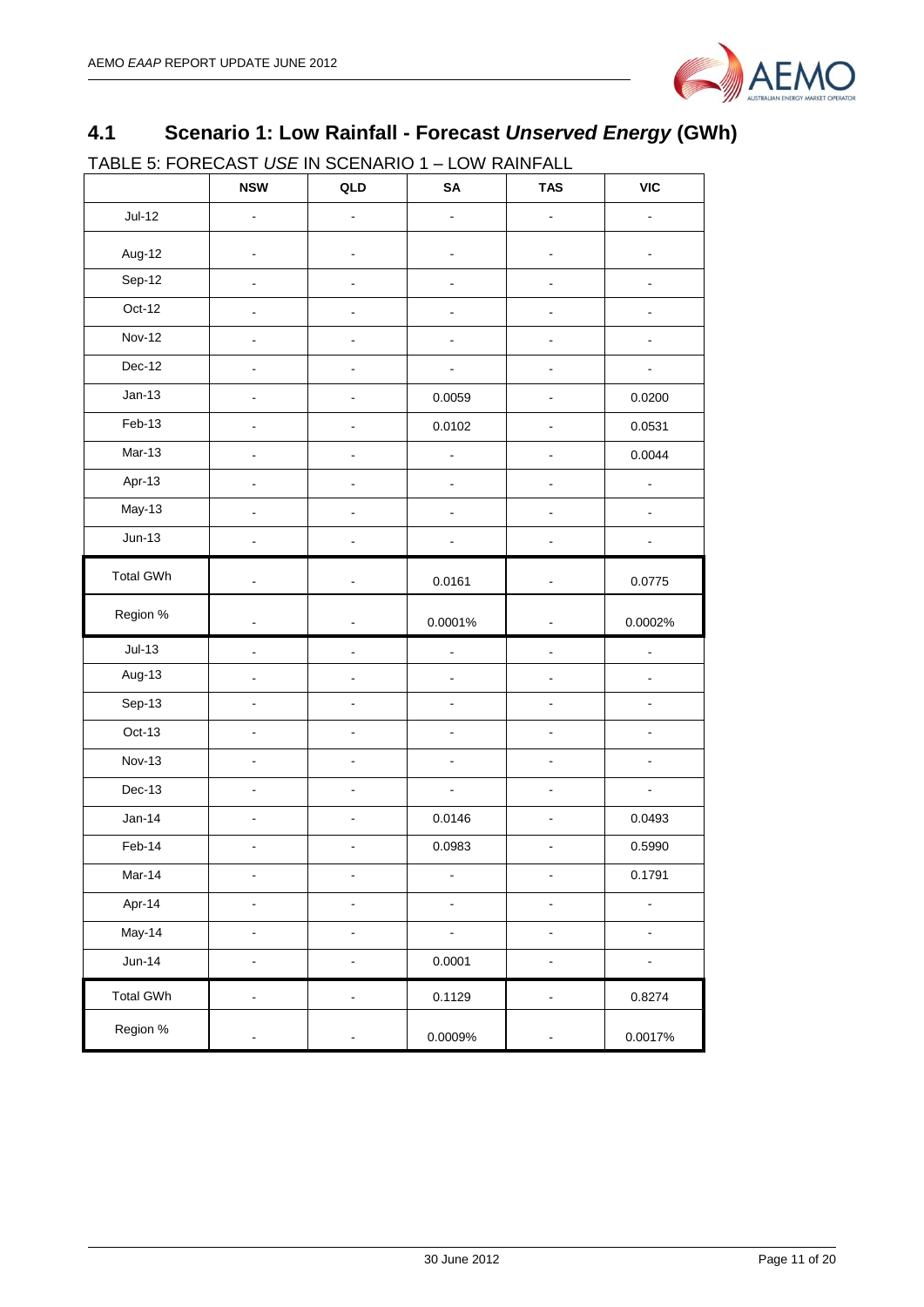

## <span id="page-11-0"></span>**4.2 Scenario 2: Short Term Average Rainfall - Forecast** *Unserved Energy* **(GWh)**

|                  | <b>NSW</b>                   | QLD                          | SA             | <b>TAS</b>                   | VIC                      |
|------------------|------------------------------|------------------------------|----------------|------------------------------|--------------------------|
| $Jul-12$         | $\overline{a}$               |                              |                | $\frac{1}{2}$                |                          |
| Aug-12           |                              |                              |                |                              |                          |
| Sep-12           |                              |                              |                | $\overline{a}$               |                          |
| Oct-12           |                              | $\overline{a}$               |                | ۰                            |                          |
| <b>Nov-12</b>    | $\blacksquare$               | $\overline{a}$               | ÷,             | $\frac{1}{2}$                | L.                       |
| Dec-12           | L,                           | $\blacksquare$               |                | $\blacksquare$               |                          |
| $Jan-13$         | $\frac{1}{2}$                | $\blacksquare$               | 0.0056         | $\blacksquare$               | 0.0189                   |
| Feb-13           | $\overline{a}$               | $\overline{\phantom{0}}$     | 0.0099         | $\frac{1}{2}$                | 0.0531                   |
| $Mar-13$         | $\blacksquare$               | $\overline{\phantom{0}}$     |                | $\blacksquare$               | 0.0042                   |
| Apr-13           | $\frac{1}{2}$                | $\blacksquare$               | $\blacksquare$ | $\blacksquare$               | $\frac{1}{2}$            |
| May-13           | $\blacksquare$               | $\blacksquare$               | $\blacksquare$ | $\blacksquare$               | ä,                       |
| $Jun-13$         | $\overline{a}$               | ÷,                           |                | $\overline{a}$               |                          |
| <b>Total GWh</b> | $\overline{a}$               | $\blacksquare$               | 0.0155         | ä,                           | 0.0763                   |
| Region %         | $\overline{\phantom{a}}$     | $\blacksquare$               | 0.0001%        | $\overline{a}$               | 0.0002%                  |
| $Jul-13$         | ä,                           | $\blacksquare$               | $\blacksquare$ | $\blacksquare$               | $\overline{a}$           |
| Aug-13           |                              | $\blacksquare$               | $\blacksquare$ | ä,                           |                          |
| Sep-13           | $\blacksquare$               | $\blacksquare$               | $\blacksquare$ | L.                           | ä,                       |
| Oct-13           | $\blacksquare$               | $\overline{\phantom{a}}$     | $\blacksquare$ | $\blacksquare$               |                          |
| <b>Nov-13</b>    | $\blacksquare$               | $\blacksquare$               | $\blacksquare$ | $\blacksquare$               | $\overline{\phantom{0}}$ |
| Dec-13           | $\overline{\phantom{a}}$     | $\overline{\phantom{a}}$     | $\blacksquare$ | $\blacksquare$               | $\blacksquare$           |
| $Jan-14$         | $\blacksquare$               | $\qquad \qquad \blacksquare$ | 0.0145         | $\blacksquare$               | 0.0490                   |
| Feb-14           | $\blacksquare$               | $\overline{a}$               | 0.0043         | $\blacksquare$               | 0.0137                   |
| Mar-14           |                              |                              |                |                              | 0.0044                   |
| Apr-14           | $\blacksquare$               | $\qquad \qquad \blacksquare$ | $\blacksquare$ | $\blacksquare$               | $\frac{1}{2}$            |
| May-14           | $\overline{\phantom{a}}$     | $\blacksquare$               | $\blacksquare$ | $\blacksquare$               | ä,                       |
| $Jun-14$         | $\overline{\phantom{a}}$     | $\overline{\phantom{0}}$     | 0.0001         | $\blacksquare$               | $\frac{1}{2}$            |
| <b>Total GWh</b> | $\blacksquare$               | $\frac{1}{2}$                | 0.0188         | $\frac{1}{2}$                | 0.0670                   |
| Region %         | $\qquad \qquad \blacksquare$ | ۰                            | 0.0002%        | $\qquad \qquad \blacksquare$ | 0.0001%                  |

#### TABLE 6: FORECAST *USE* IN SCENARIO 2 – SHORT TERM AVERAGE RAINFALL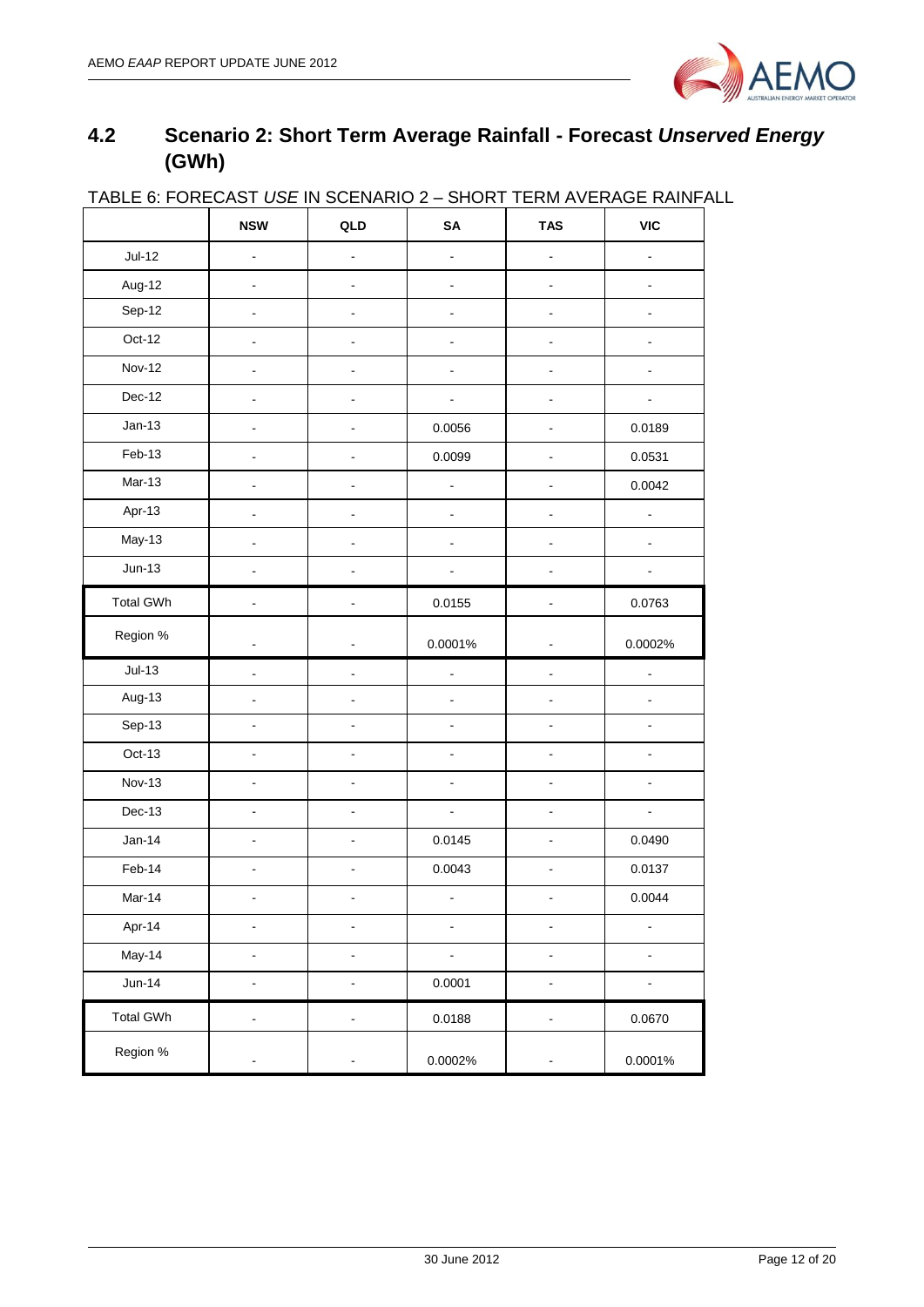

## <span id="page-12-0"></span>**4.3 Scenario 3: Long Term Average Rainfall - Forecast** *Unserved Energy* **(GWh)**

| <u>IADLE I. FUNEUASI USE IN SUENANIU 3 – LUNG TENNI AVENAGE NAINFAL</u> | <b>NSW</b>                   | QLD                          | SA                           | <b>TAS</b>                   | VIC                          |
|-------------------------------------------------------------------------|------------------------------|------------------------------|------------------------------|------------------------------|------------------------------|
| $Jul-12$                                                                | $\overline{\phantom{a}}$     | $\overline{\phantom{0}}$     | $\frac{1}{2}$                | $\overline{\phantom{0}}$     |                              |
| Aug-12                                                                  | $\blacksquare$               | $\blacksquare$               | $\blacksquare$               | ÷,                           | $\qquad \qquad \blacksquare$ |
| Sep-12                                                                  |                              |                              |                              |                              |                              |
| Oct-12                                                                  | $\overline{a}$               | $\overline{a}$               | $\ddot{\phantom{0}}$         | L.                           |                              |
| <b>Nov-12</b>                                                           |                              | L,                           |                              |                              |                              |
| Dec-12                                                                  |                              |                              |                              |                              |                              |
| $Jan-13$                                                                |                              |                              | 0.0055                       |                              | 0.0187                       |
| Feb-13                                                                  |                              |                              | 0.0093                       |                              | 0.0500                       |
| $Mar-13$                                                                |                              |                              | $\blacksquare$               |                              | 0.0032                       |
| Apr-13                                                                  |                              |                              | ÷,                           |                              |                              |
| May-13                                                                  | $\qquad \qquad \blacksquare$ | $\frac{1}{2}$                | $\overline{\phantom{0}}$     | -                            | $\blacksquare$               |
| $Jun-13$                                                                |                              | $\overline{\phantom{0}}$     |                              | $\qquad \qquad \blacksquare$ |                              |
| <b>Total GWh</b>                                                        | $\overline{\phantom{a}}$     | $\blacksquare$               | 0.0148                       | $\frac{1}{2}$                | 0.0718                       |
| Region %                                                                |                              |                              | 0.0001%                      |                              | 0.0001%                      |
| $Jul-13$                                                                | $\blacksquare$               | $\qquad \qquad \blacksquare$ | $\blacksquare$               | $\qquad \qquad \blacksquare$ | ÷,                           |
| Aug-13                                                                  |                              |                              | ÷,                           |                              | ÷.                           |
| Sep-13                                                                  | $\overline{a}$               |                              |                              |                              |                              |
| $Oct-13$                                                                |                              |                              |                              |                              |                              |
| <b>Nov-13</b>                                                           | $\blacksquare$               | ÷,                           | $\blacksquare$               |                              | ÷,                           |
| Dec-13                                                                  |                              |                              | $\blacksquare$               |                              | ÷.                           |
| $Jan-14$                                                                | $\blacksquare$               | ÷,                           | 0.0144                       | L.                           | 0.0488                       |
| Feb-14                                                                  |                              |                              | 0.0031                       |                              | 0.0098                       |
| Mar-14                                                                  |                              |                              | $\qquad \qquad \blacksquare$ |                              | 0.0044                       |
| Apr-14                                                                  | $\qquad \qquad \blacksquare$ | $\overline{\phantom{0}}$     | $\qquad \qquad \blacksquare$ | $\blacksquare$               | ÷,                           |
| May-14                                                                  | $\centerdot$                 | $\blacksquare$               | $\blacksquare$               | $\blacksquare$               | $\qquad \qquad \blacksquare$ |
| $Jun-14$                                                                | $\overline{\phantom{a}}$     | ÷                            | 0.0001                       | ۰                            | -                            |
| <b>Total GWh</b>                                                        | $\frac{1}{2}$                | ۰                            | 0.0176                       | ۰                            | 0.0630                       |
| Region %                                                                | $\overline{\phantom{0}}$     | $\overline{a}$               | 0.0001%                      |                              | 0.0001%                      |

## TABLE 7: FORECAST *USE* IN SCENARIO 3 – LONG TERM AVERAGE RAINFALL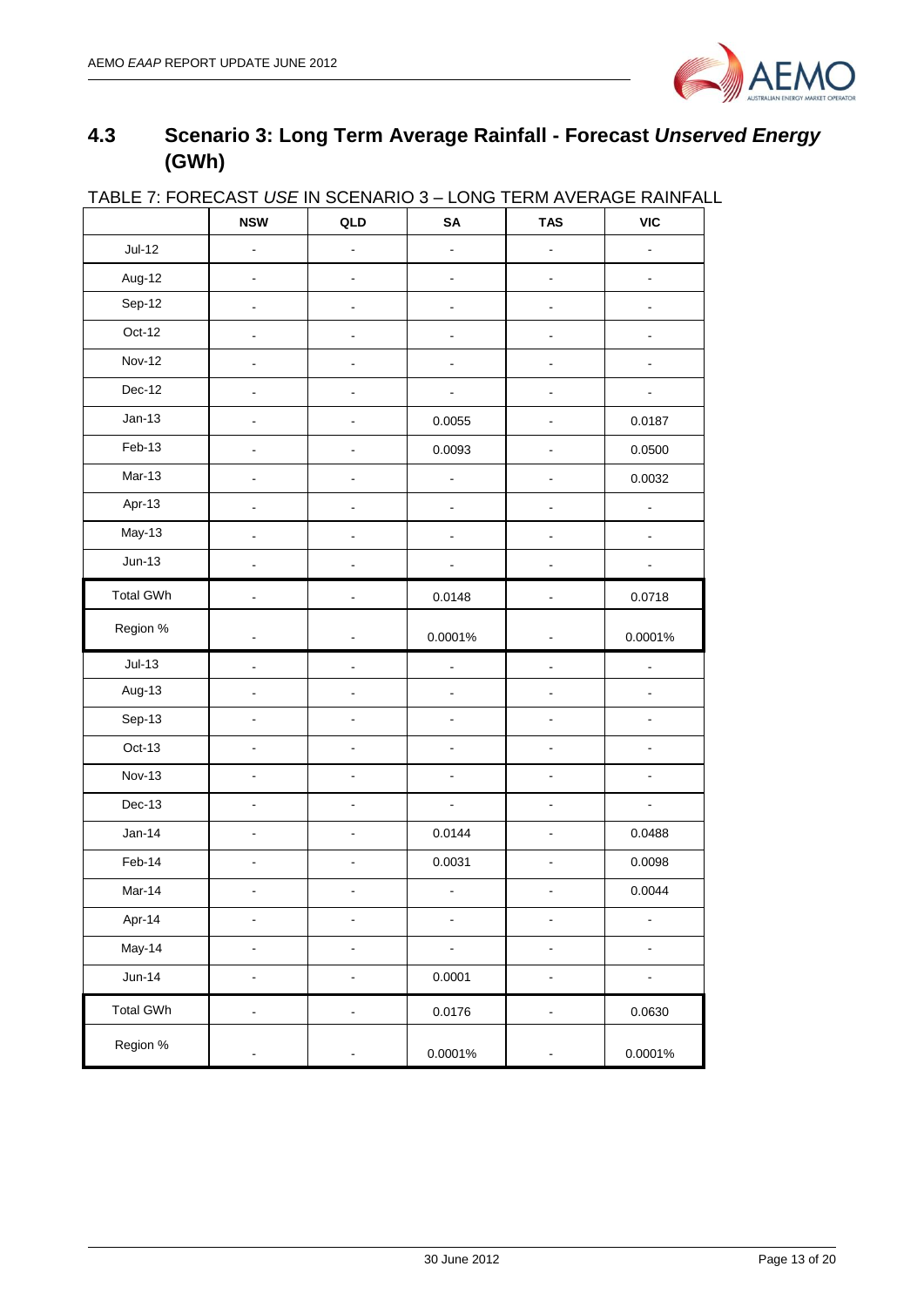

## <span id="page-13-0"></span>**4.4 FORECAST MONTHLY ENERGY GENERATION ON** *NEM***-WIDE BASIS**

#### TABLE 8: FORECAST MONTHLY ENERGY GENERATION ON *NEM*-WIDE BASIS

|                  | <b>Low Rainfall</b> | Short-Term Avg<br>Rainfall | Long-Term Avg<br>Rainfall |
|------------------|---------------------|----------------------------|---------------------------|
| Jul-12           | 17519               | 17530                      | 17519                     |
| Aug-12           | 17095               | 17117                      | 17098                     |
| Sep-12           | 15524               | 15517                      | 15534                     |
| Oct-12           | 15847               | 15845                      | 15866                     |
| <b>Nov-12</b>    | 15812               | 15798                      | 15793                     |
| Dec-12           | 16337               | 16343                      | 16347                     |
| $Jan-13$         | 17339               | 17348                      | 17349                     |
| Feb-13           | 15760               | 15779                      | 15749                     |
| Mar-13           | 16891               | 16877                      | 16889                     |
| Apr-13           | 15422               | 15411                      | 15419                     |
| May-13           | 16859               | 16865                      | 16839                     |
| $Jun-13$         | 16851               | 16855                      | 16842                     |
| <b>Total GWh</b> | 197255              | 197286                     | 197244                    |
| $Jul-13$         | 17921               | 17952                      | 17929                     |
| Aug-13           | 17355               | 17390                      | 17366                     |
| Sep-13           | 15733               | 15731                      | 15759                     |
| Oct-13           | 16147               | 16166                      | 16166                     |
| <b>Nov-13</b>    | 16043               | 16041                      | 16001                     |
| Dec-13           | 16641               | 16670                      | 16636                     |
| $Jan-14$         | 17742               | 17750                      | 17740                     |
| Feb-14           | 16010               | 16065                      | 16018                     |
| Mar-14           | 17111               | 17137                      | 17086                     |
| Apr-14           | 15646               | 15640                      | 15638                     |
| May-14           | 17120               | 17119                      | 17101                     |
| $Jun-14$         | 17068               | 17063                      | 17052                     |
| <b>Total GWh</b> | 200537              | 200722                     | 200492                    |

### <span id="page-13-1"></span>**4.5** *USE* **Distributions**

The *USE* distribution graphs are used to show how many *EAAP* simulation studies (Monte Carlo iterations) exceeded a given *USE* level. The *USE* values are expressed as a percentage of regional energy. This is to allow easier reference to the Reliability Panel standard of 0.002% *USE*.

Separate graphs are presented for the 10% and 50% POE simulations.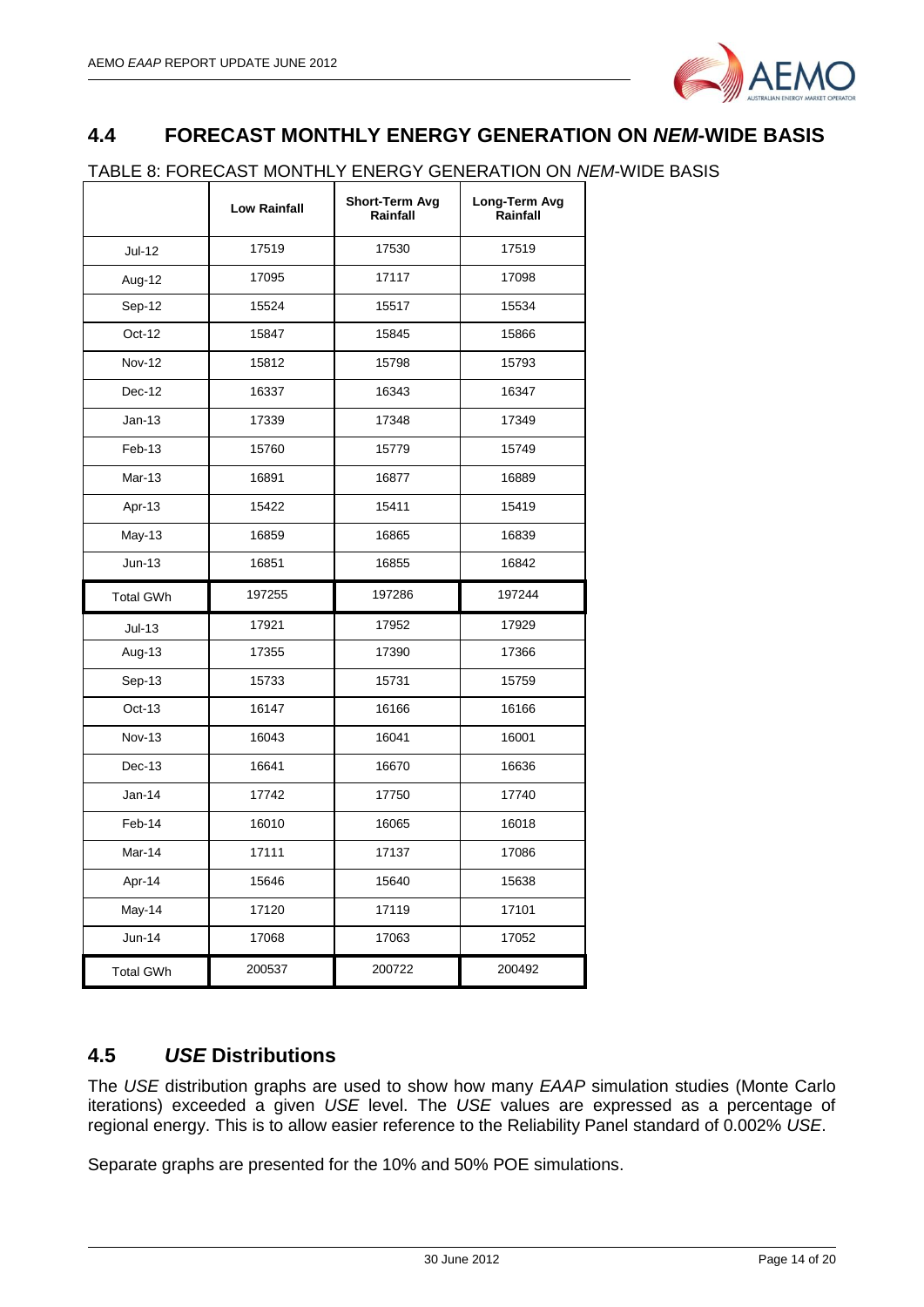



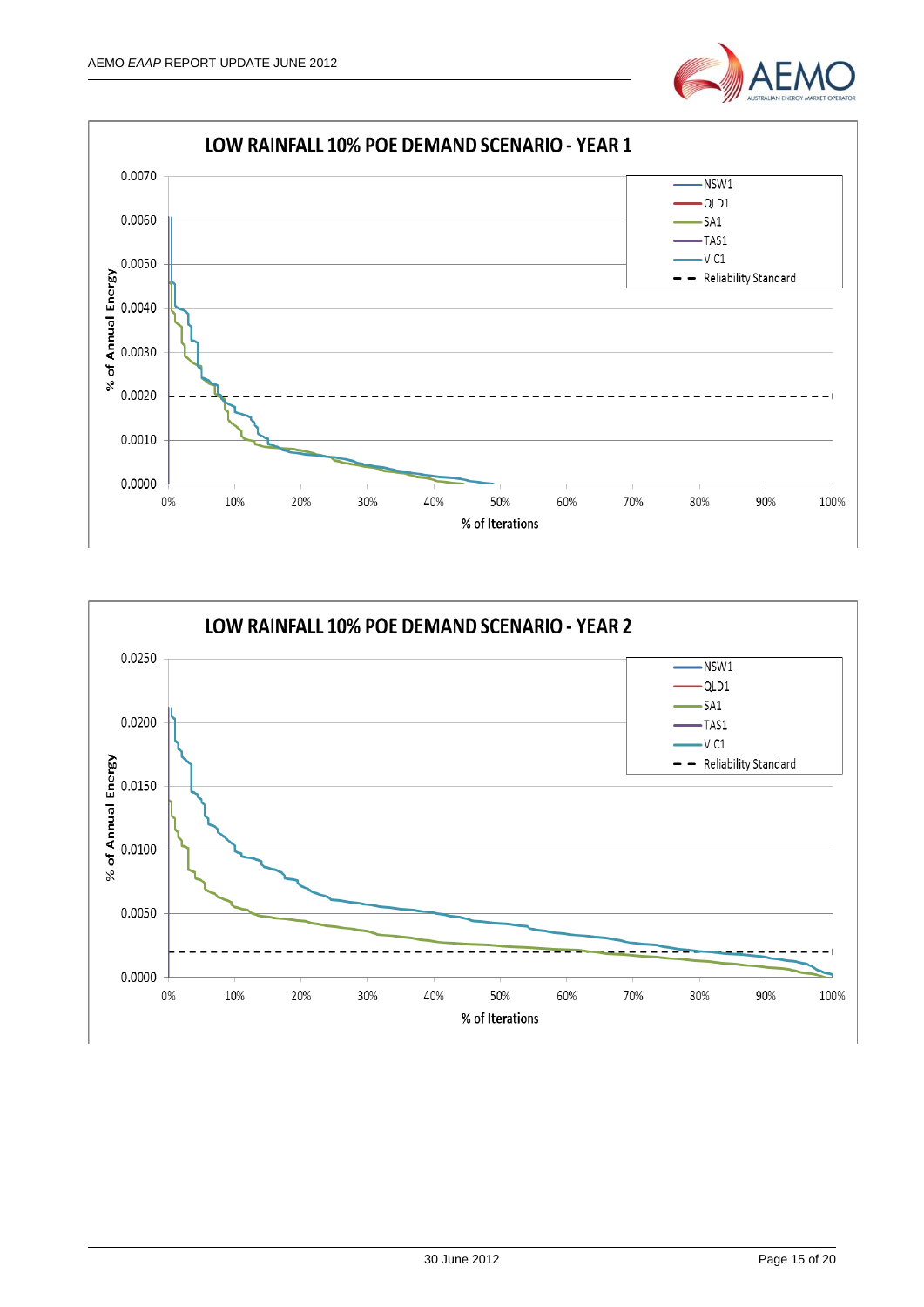



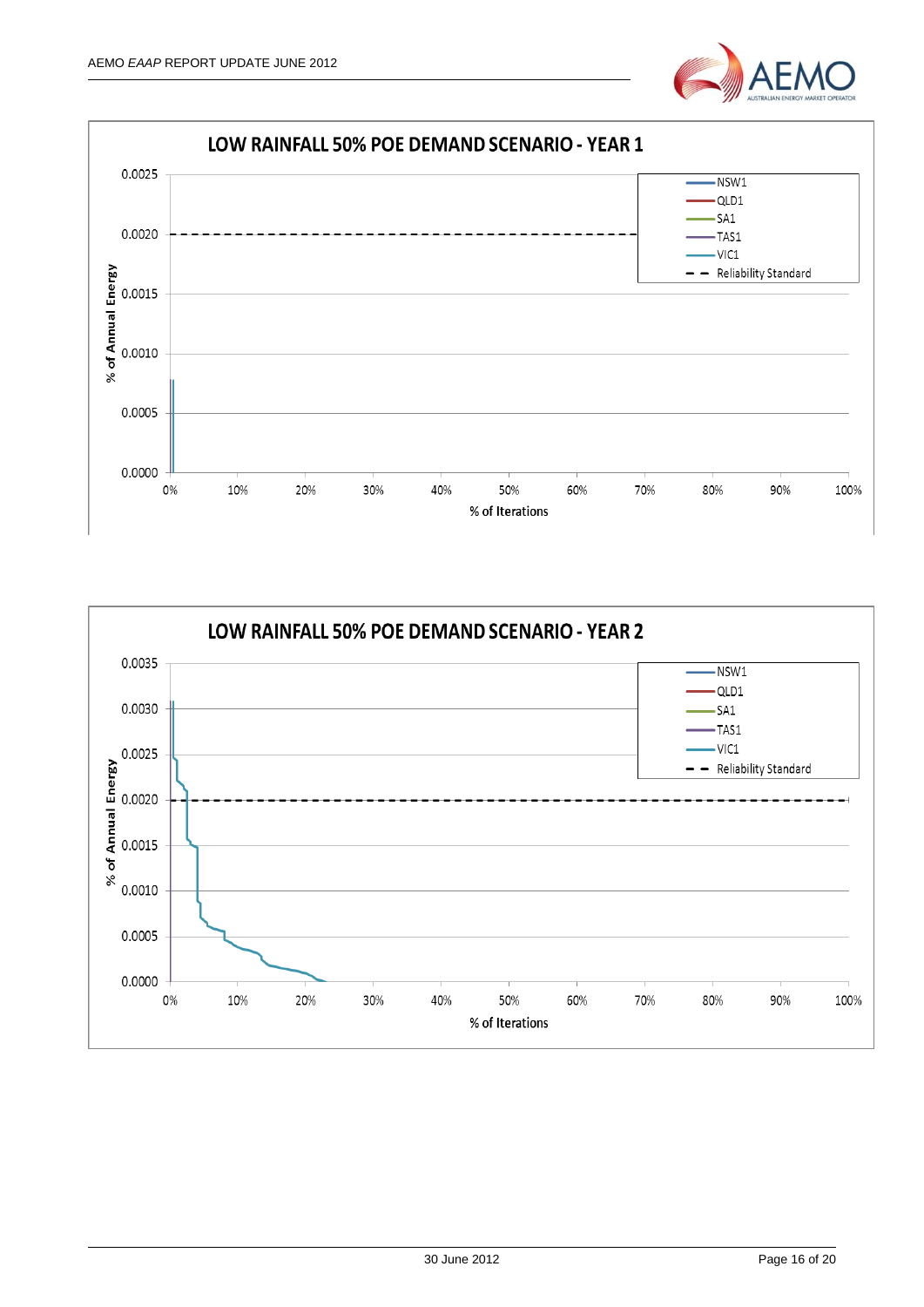



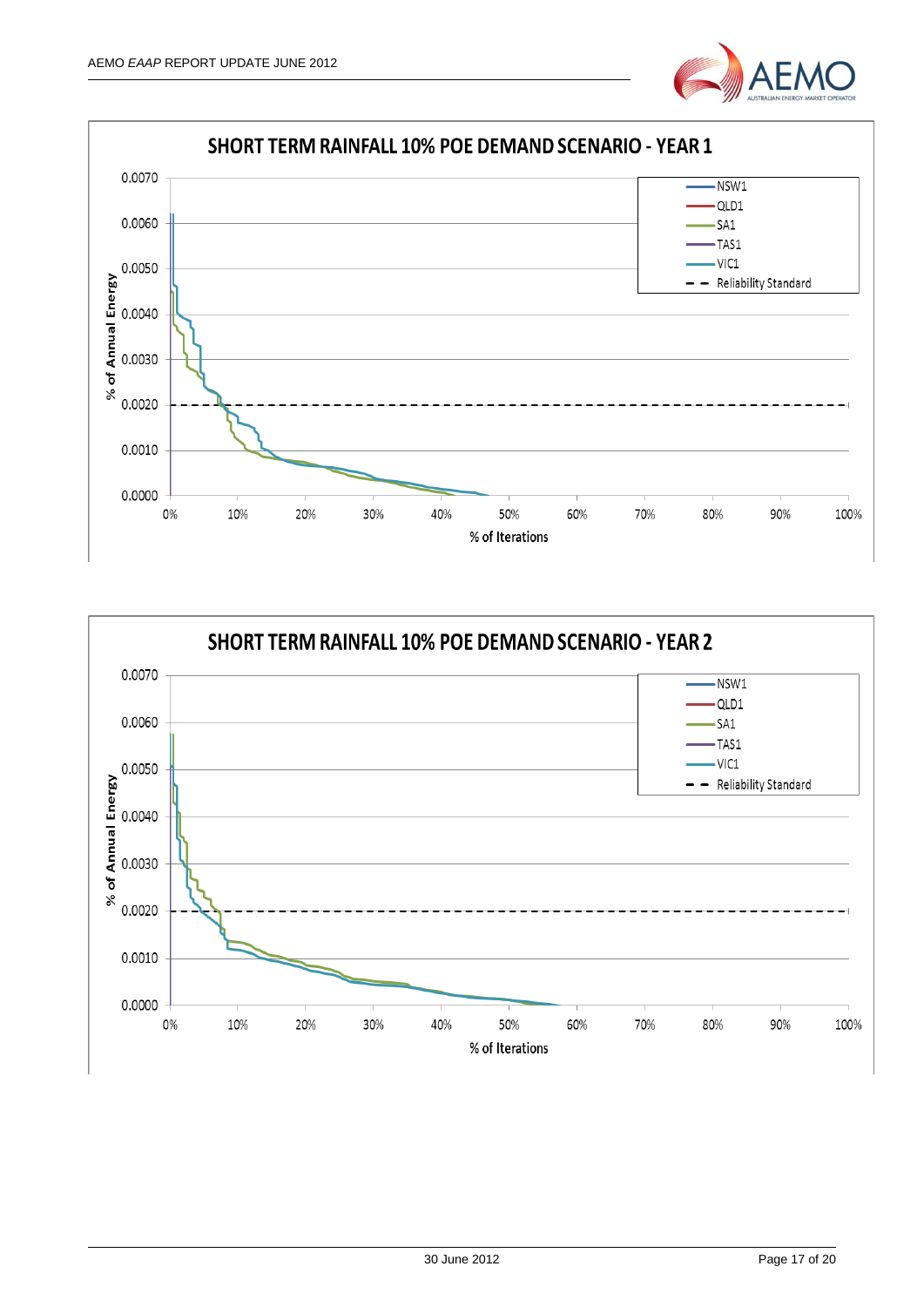



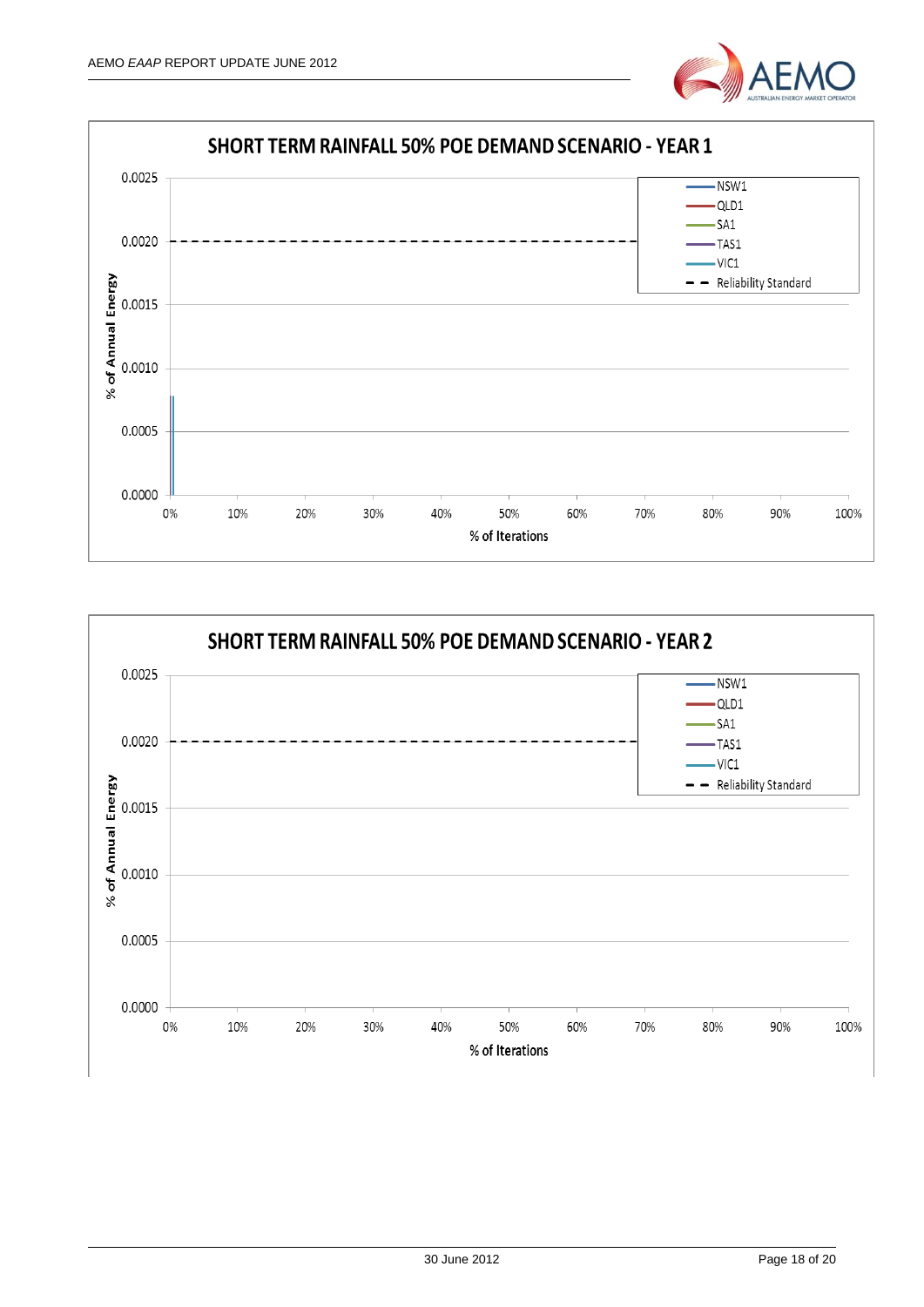